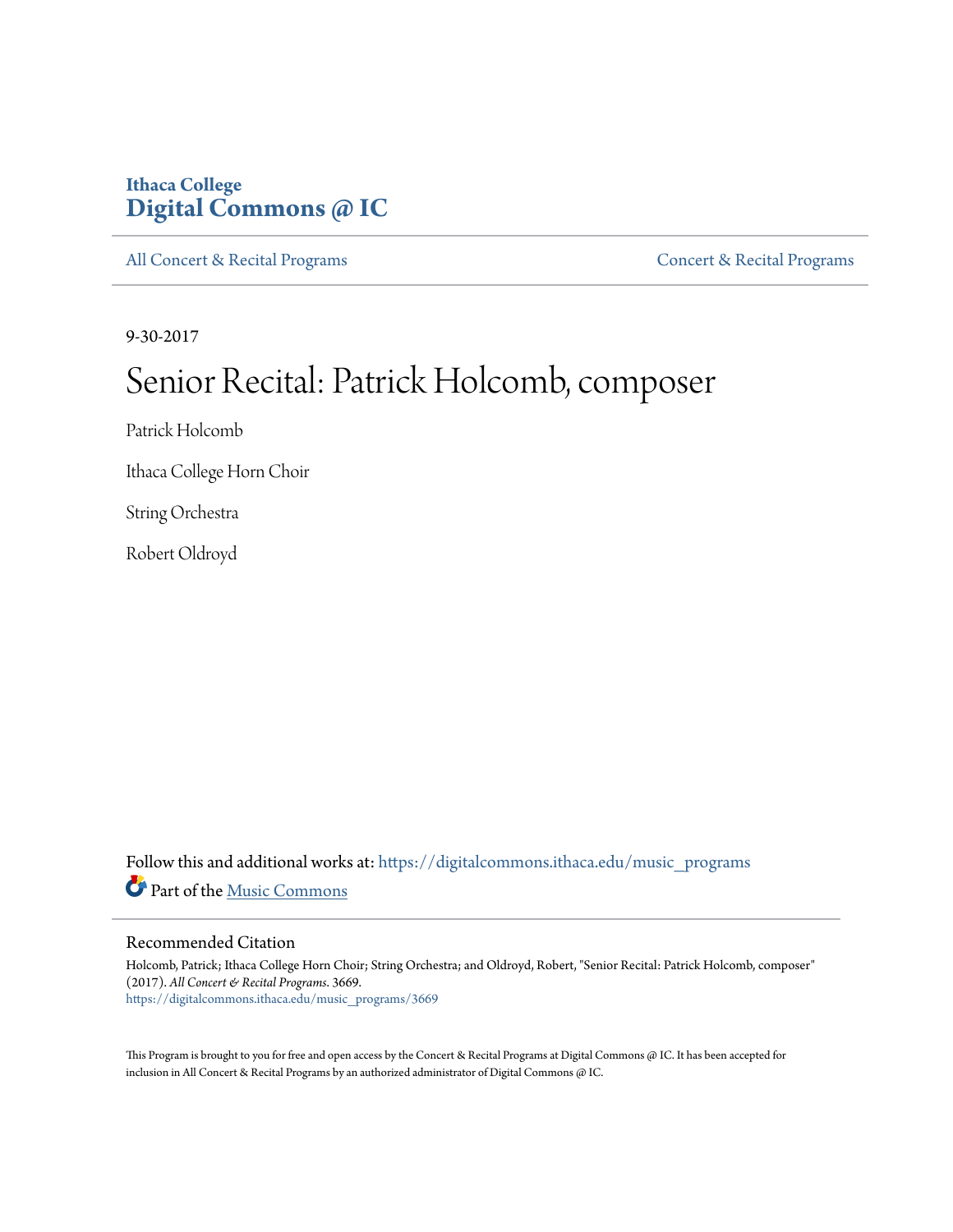# **Senior Recital:** Patrick Holcomb, composer

Hockett Family Recital Hall Saturday, September 30th, 2017 4:00 pm



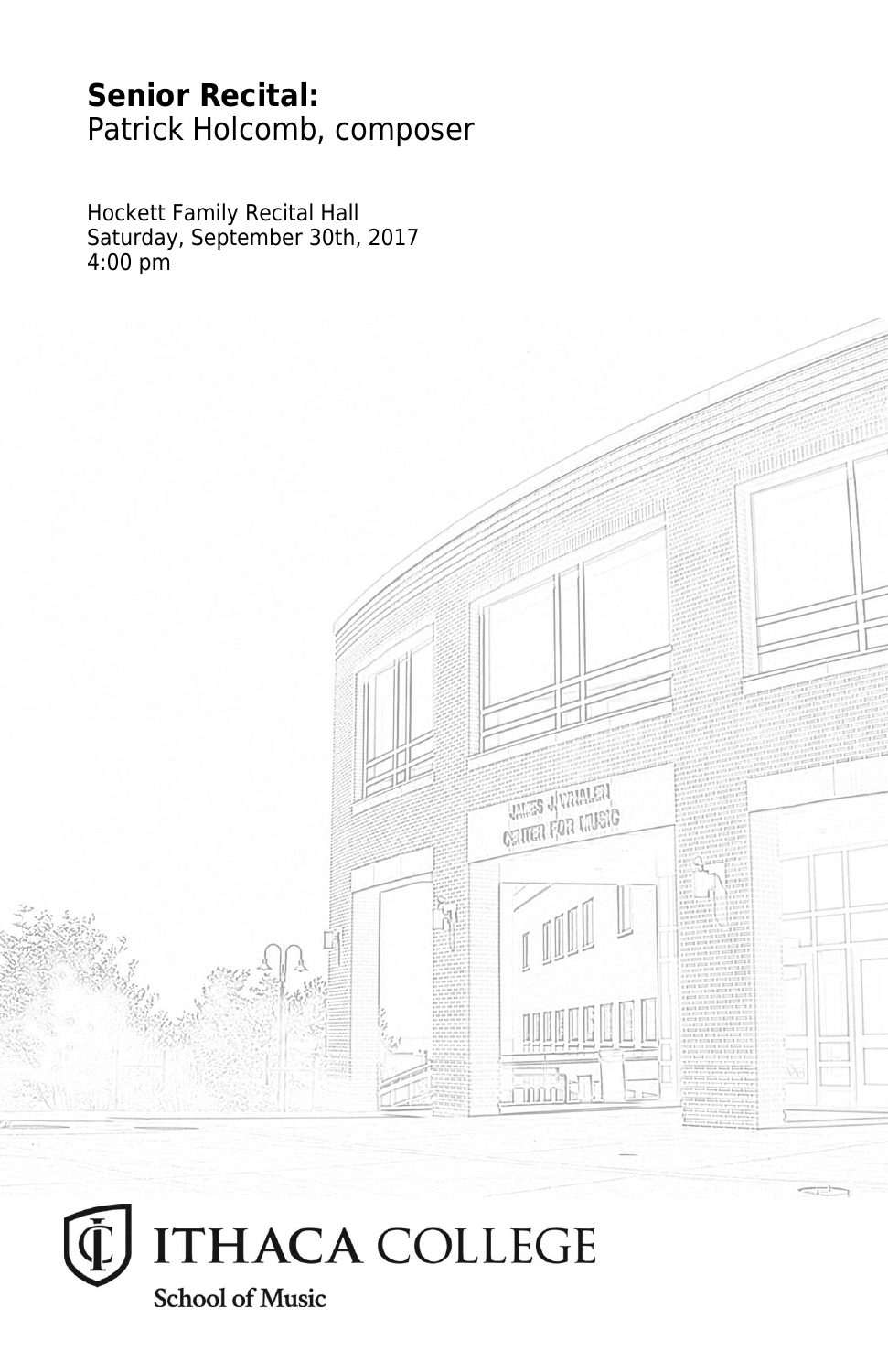## **Program**

Rites of Passage (2015-2016) Ellen O'Neill, english horn Olivia Fletcher, bassoon Keeghan Fountain, percussion Nick Fagnilli, piano Marshall Pokrentowski, conductor

Some Overwhelming Question (2016) Ithaca College Horn Choir Robbie Oldroyd, conductor

Tides Under a Full Moon (2017) Hannah Morris, flute and alto flute Ellen O'Neill, oboe and english horn Erin Dowler, clarinet Ben Futterman, horn Olivia Fletcher, bassoon

### **Intermission**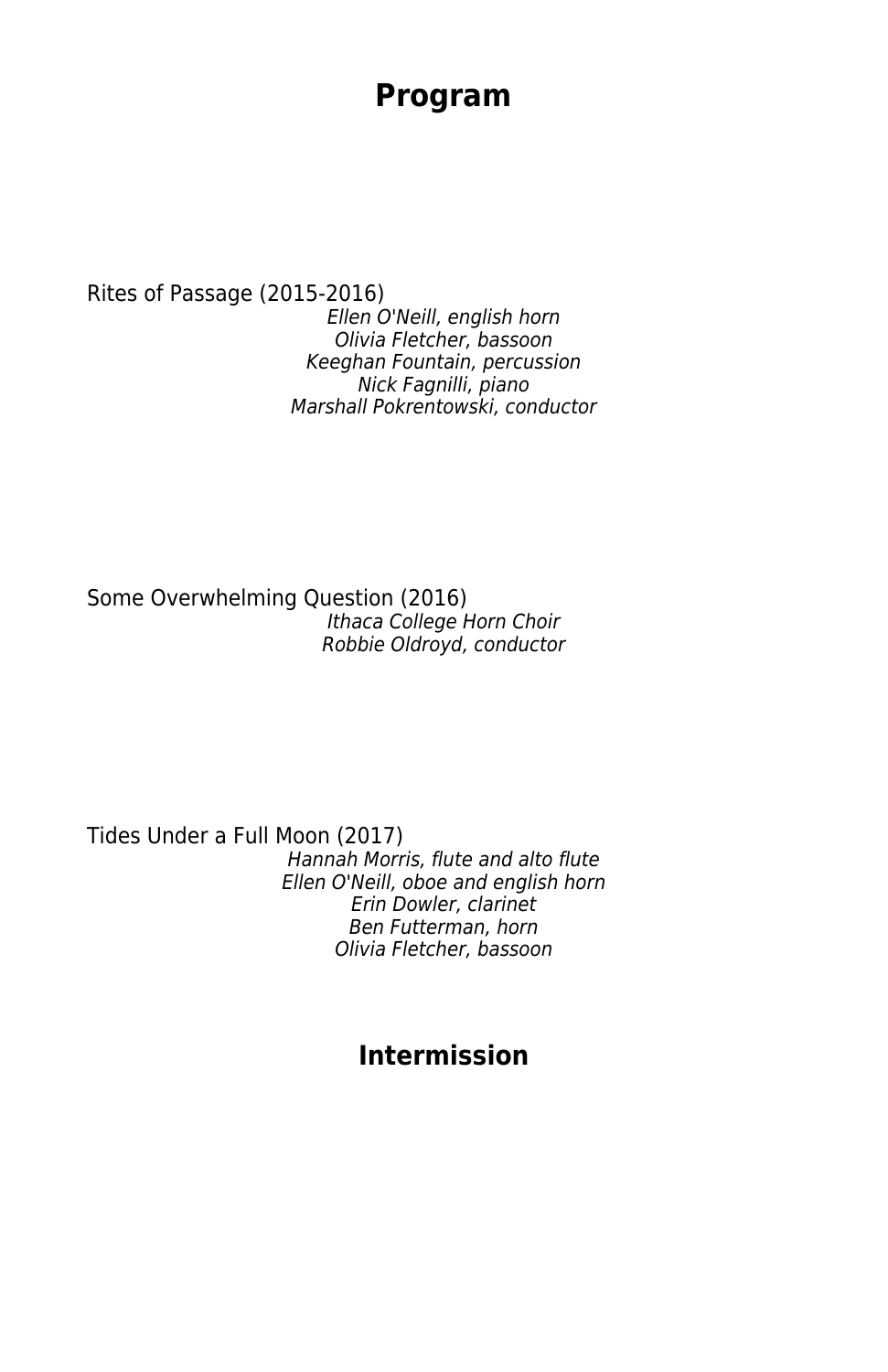Finding Muse (2017)

Jacob Factor, horn Patrick Holcomb, piano

The Love Song of J. Alfred Prufrock (2016-2017) text by T. S. Eliot Let us go then  $(1888-1965)$ music from a farther room I grow old

Marshall Pokrentowski, baritone Patrick Holcomb and Emily Ramonetti, piano

Shortcut Through the City (2016) String Orchestra Robbie Oldroyd, conductor